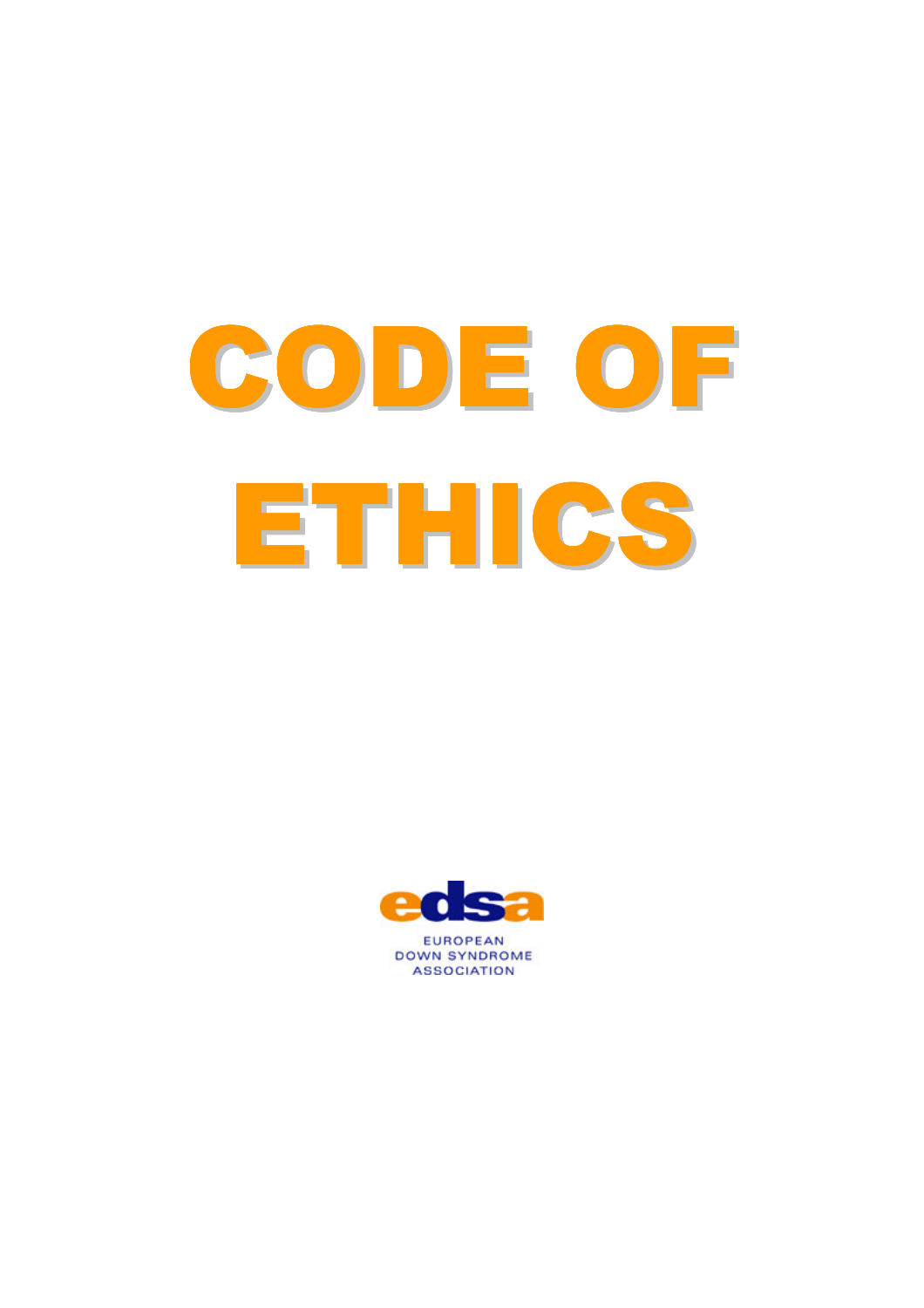## **WHAT IS OUR CODE OF ETHICS AND WHAT IS ITS AIM?**

EDSA's mission is to promote the development of a network of associations for Down syndrome in Europe, based on respect for the diversity of cultures and nations and with the common aim of improving the quality of life of people with Down syndrome and their families.

EDSA's main objective is to promote the complete development of people with Down syndrome, regardless of racial, linguistic, religious, philosophical, or political considerations. EDSA seeks to improve the health, education and training, and integration into society of people with Down syndrome to the greatest extent possible, so that each one can lead as normal a life as possible.

EDSA's priorities may be summarised as follows: Protection of the rights of people with Down syndrome The provision of genetic counselling when diagnosis has been confirmed Establishing health and early care programmes Emphasising family support and caring for the seriously disabled Diversity in education initiatives Promoting access to employment and providing guidance for adult life Ensuring integration into the community in terms of sport and leisure activities Providing guardianship services and training specialists Supporting research and the development and implementation of new technologies; Promoting positive social images Guaranteeing professional and dedicated association leadership.

The globalisation of social life, the economy, advances in modern communications and technology have made it necessary to define a code of ethics both on an international and a local scale, ?( i.e, from the level of ethical criteria which are widely shared to the local level of understanding specific experiences.)?

Our code aims to recommend rather than to prohibit. We have focussed on developing guiding principles to help organisations, professionals, volunteers, families and persons with Down syndrome make appropriate decisions. We will always promote a model of cooperation rather than one of conflict.

This code of ethics is therefore intended as a general guide for action, with the aim of encouraging organisations, professionals, volunteers and families to: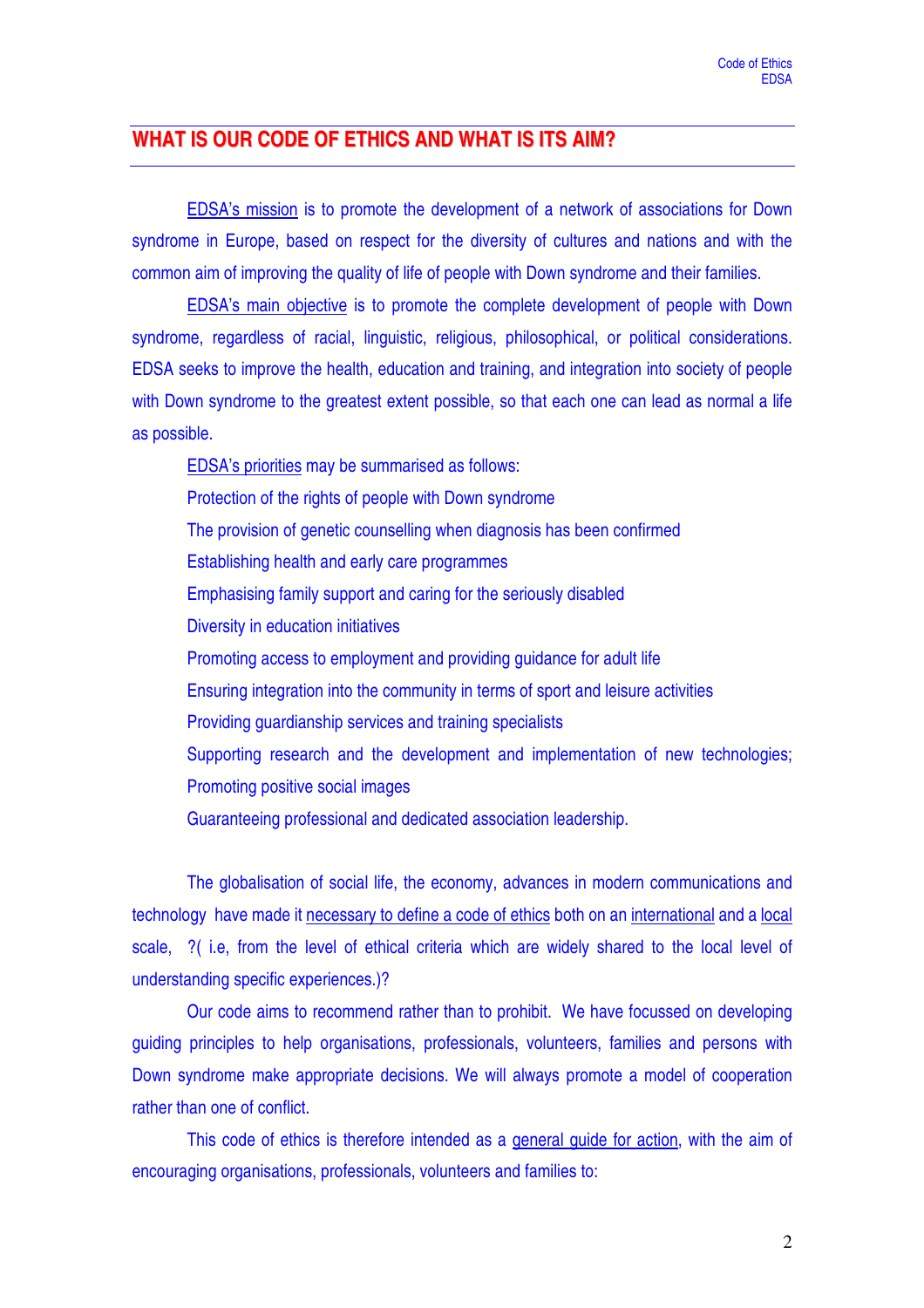- carry out their professional and/or personal duties competently and in accordance with accepted principles;
- commit themselves to a series of shared responsibilities, providing the impetus for initiative and dedication;
- always be led by the quiding moral values and a socially aware moral conscience when pursuing their goals, and to understand and accommodate the contexts and consequences of each decision.

We consider this code to be an ongoing dialogue, a dynamic, living document. It must therefore be open to continuous revisions, modifications and improvements. We must collect the experiences of organisations, professionals, volunteers, families and persons with Down syndrome and allow them to inform our thinking and the presentation of our shared ideals and aims. Educational practice must inform the theory and principles of this document.

Essentially, this code is based on the following documents:

- **1. The Charter of Fundamental Rights of the European Union**, dated 28 September 2000. Article 26: *"The Union recognises and respects the right of disabled persons to benefit from measures designed to ensure their independence, social and occupational integration and participation in the life of the community."*
- **2. EDSA Identity Document**, which identifies and promotes:
- values such as dignity, inclusion, normalisation, independence, self-determination, quality of life, individualisation and specificity with regard to persons with Down syndrome;
- values such as solidarity, justice, specificity, social usefulness, transparency, public responsibility, efficiency, quality, client orientation and cooperation with regard to organisations;
- the notion of the family as the basis for the full social integration of persons with Down syndrome, and recognises the individual needs of each family.

The code of ethics we present below is derived from all of the above, and has been created with the intention of ensuring the application of these and other principles relevant to the care of persons with Down syndrome.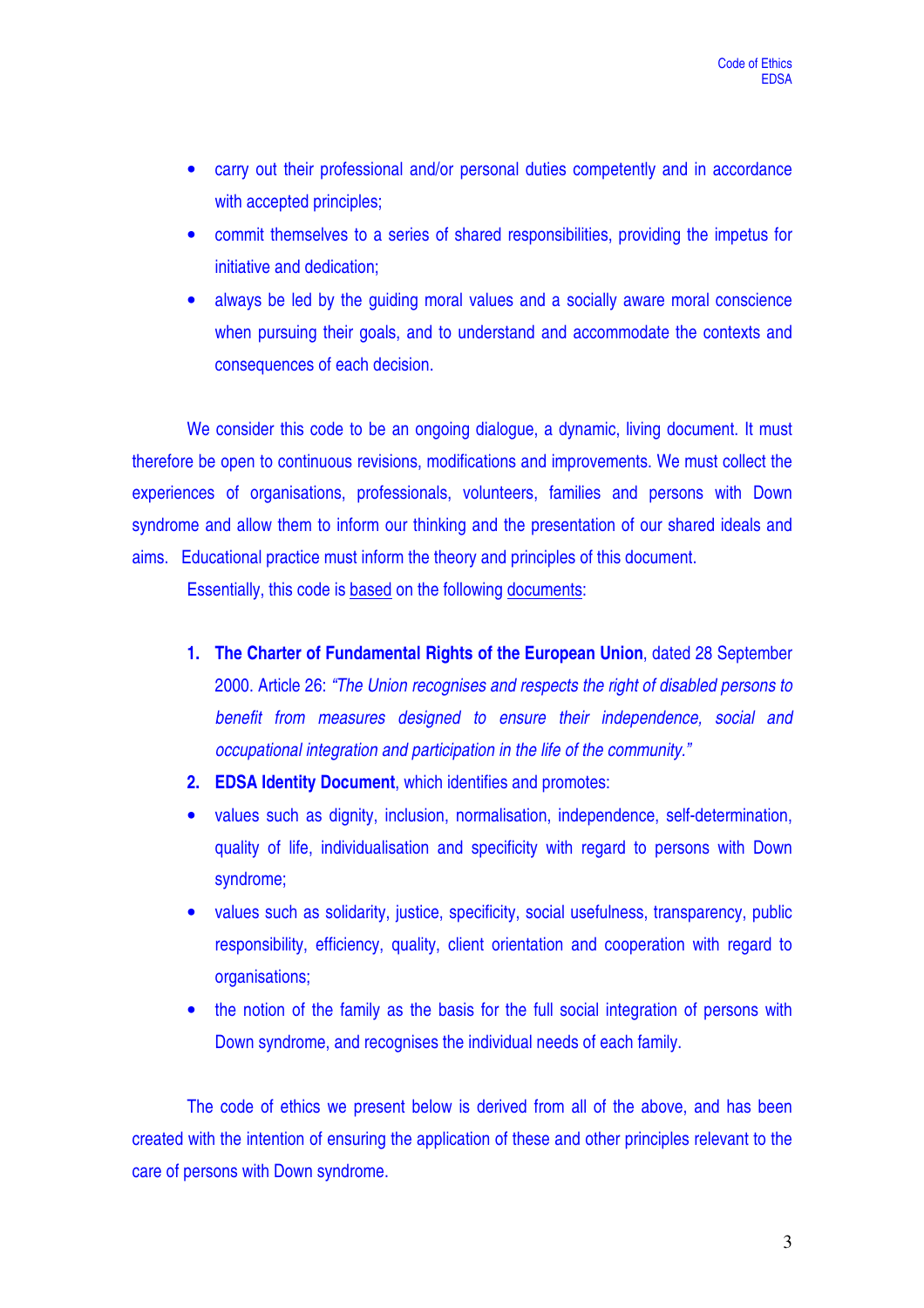## **ORGANISATIONS SHOULD:**

- Provide care services for all people with Down syndrome and their families, giving special support to those in difficult situations, adjusting the support to fit the particular needs and characteristics of each.
- Facilitate normal living and working conditions for people with Down syndrome by teaching them to be independent.
- Provide people with Down syndrome and their families with the necessary communication channels to enable them to express themselves, thereby guaranteeing a practical and efficient system of suggestions and complaints.
- Help families to accept their personal situation and create an appropriate environment for the complete personal development of people with Down syndrome, providing information, support, therapy, training, leisure and means of communication or other resources necessary to achieve this purpose.
- Promote a positive image of people with Down syndrome and their families, avoiding negative connotations, such as pity or despair, and using the media or any other appropriate form of dissemination to achieve this.
- Guarantee the exchange of information between administrators, professionals and volunteers by creating useful channels of communication (capable of gathering opinions, complaints, and suggestions), and promoting positive attitudes and encouraging new initiatives.
- Be mindful of and seek to enhance the human and physical climate surrounding people with Down syndrome, totally rejecting any physical or psychological punishment, eliminating all types of architectural, communicative barriers, etc, and creating a cheerful and pleasant environment for each and every person with Down syndrome.
- Promote the full integration of people with Down syndrome into their communities, and performing the social, legal and political actions necessary to achieve this.
- Guarantee the rights of people with Down syndrome, particularly the right to privacy, information and confidentiality, and striving to eliminate the obstacles that prevent compliance with these rights.
- Defend the rights of people with Down syndrome and their families when those rights are infringed, and doing so through peaceful means and dialogue, avoiding segregation or conflict.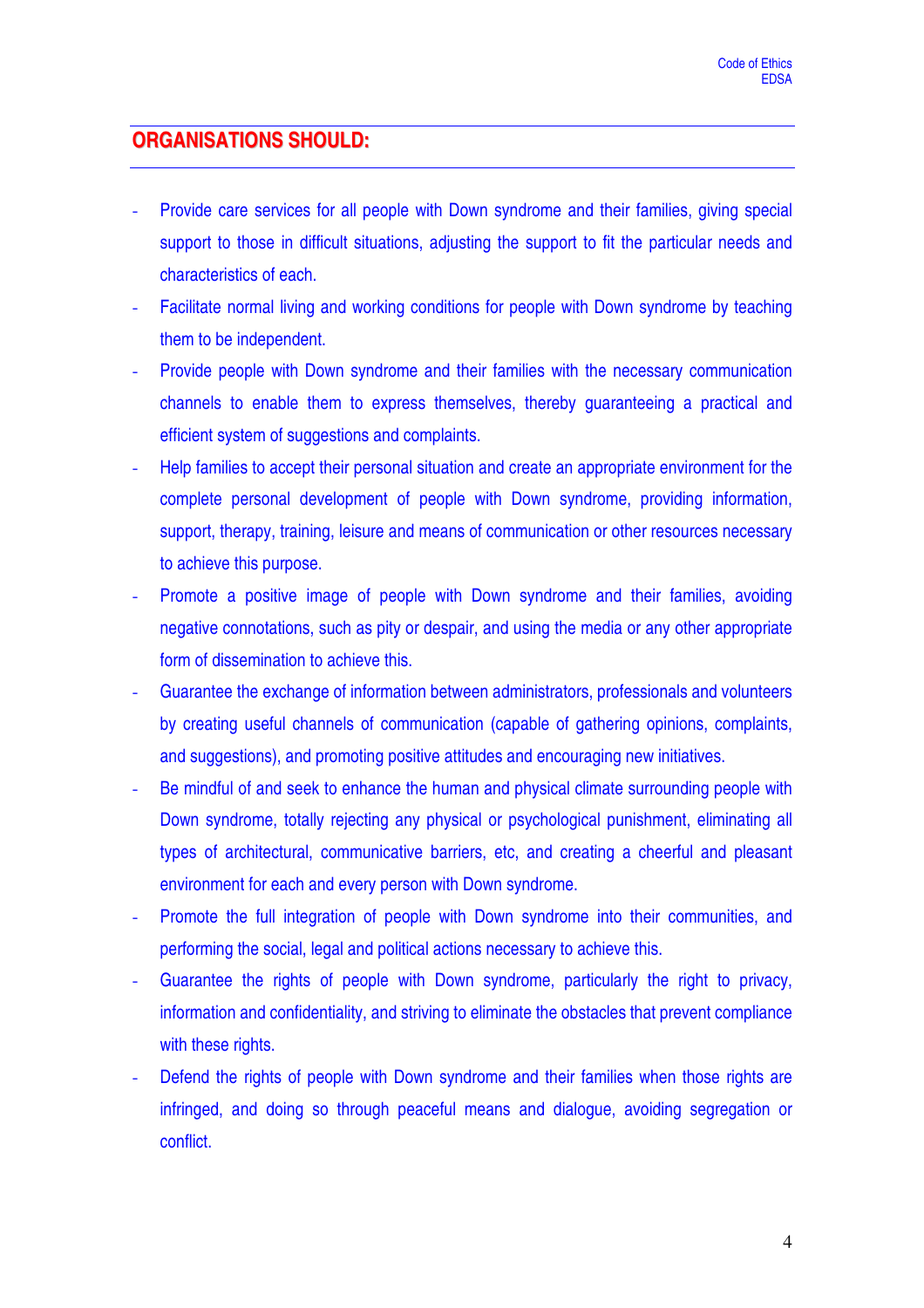- Promote the independence of people with Down syndrome through activities that increase their participation in society and their use of community services, with the final aim of full social integration.
- Promote responsible effective and competent services within all organisations which attend to people with Down syndrome.
- Recognise, in the setting up of associations, etc., that families play an essential role in the social integration of people with Down syndrome and promoting actions that serve to emphasise this role and increase the family's participation.
- Ensure that organisations do not act in their own personal, political or economic interests, This can be achieved by creating statutes that regulate their activities, by advocating frequent changes in their presidency and management, and by recommending regular external audits.
- Promote, by means of specific actions, the support, communication, cooperation and exchange between the associations and organisations that make up EDSA, paying special attention to those nations or regions which are most disadvantaged, or whose resources and possibilities are more limited.
- Guarantee the involvement of all professionals, volunteers and people with Down syndrome in the decisions and actions that are taken, always respecting and including the range of opinions expressed.
- Develop according to principles of efficiency, targeting a quality-driven management approach with regard to processes and results.
- Use economic resources cautiously, honestly, transparently and prudently, avoiding superfluous expenditure and justifying it whenever necessary.
- Revise, modify and update the code of ethics in collaboration with relevant professionals, volunteers, people with Down syndrome and their families.

## **PROFESSIONALS AND VOLUNTEERS SHOULD:**

- Believe in the idea that all human beings can develop and grow, can be educated and be independent and capable if provided with the right assistance.
- Train, inform and guide the families both in the acceptance of their personal situation and that of the person with Down syndrome, and in the development of their potential and possibilities on an individual and group basis.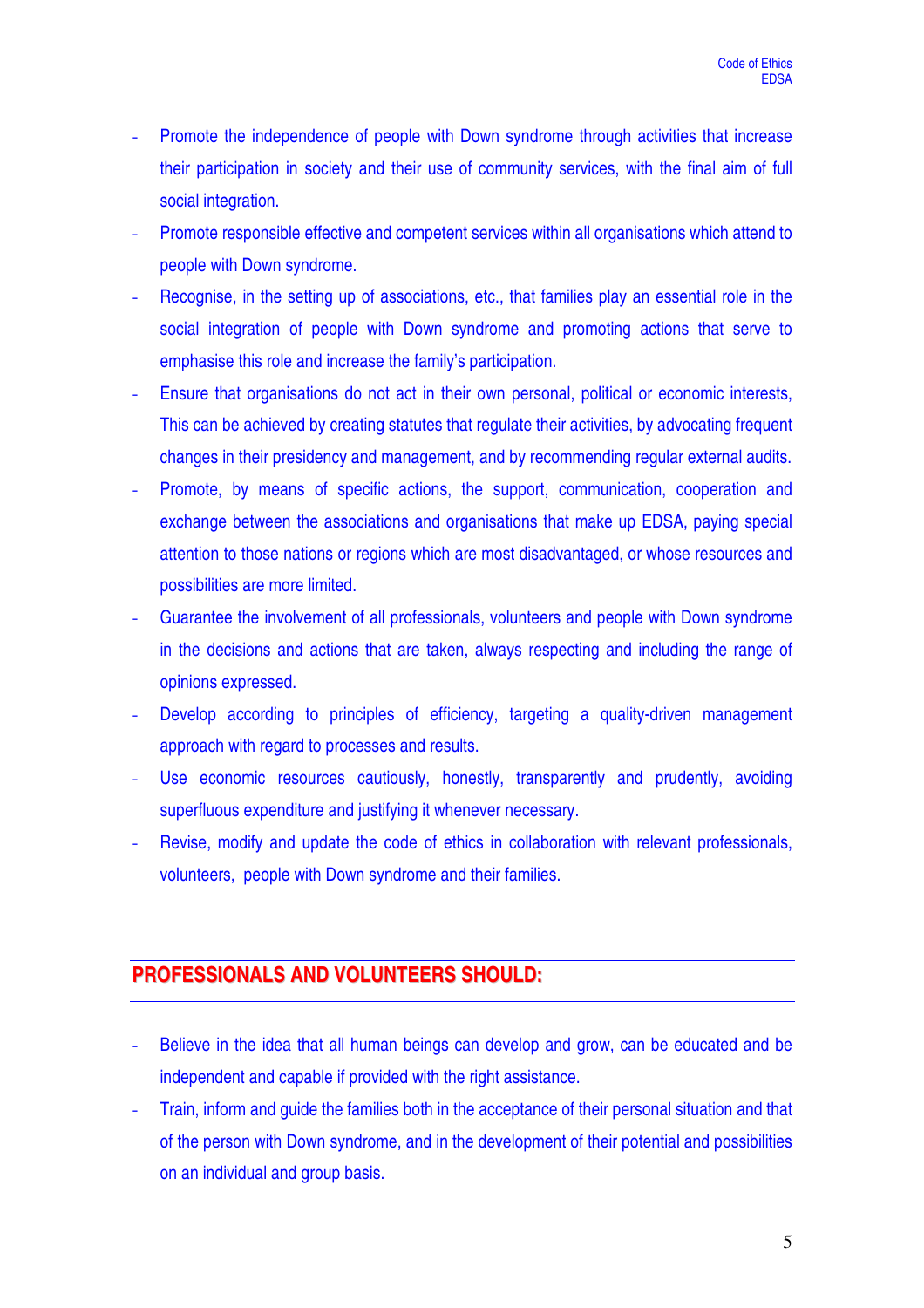- Empathise with the life and individual characteristics of people with Down syndrome  $-$  by "putting themselves in their shoes" – and always promoting their self-esteem and social recognition irrespective of their skills, abilities, achievements, or difficulties.
- Not discriminate against people with Down syndrome or their families for social, political, economic, cultural, racial, gender, or religious reasons, guaranteeing that they are treated in a dignified manner, with respect and equality.
- Listen to people with Down syndrome and promote platforms of self-advocacy for them, favouring their right to self-determination, including the right to say "No".
- Promote activities, situations and methodologies which favour the autonomy, selfdetermination and decision-making capacity of people with Down syndrome and their families, provided that their personal circumstances and characteristics so permit.
- Allow people with Down syndrome and their families to take decisions on matters that affect their lives, consulting with them and providing them with the necessary information and training to make informed decisions.
- Help people with Down syndrome and their families take advantage of the resources in their communities and to use the existing support services and communication and exchange channels to ensure that their needs are fully met.
- Update their professional training on a continuous basis in order to be capable of providing a quality service for people with Down syndrome and their families, incorporating the scientific and technical rigour and efficiency required.
- Not carry out their professional activity in such a way that it results in personal benefit or profit, either directly or indirectly, nor carry out parallel professional activities without informing the organisation prior to commencing such activities.
- Act in accordance with the rules, principles and ideas that govern this organisation, maintaining an attitude of respect, participation, dialogue, teamwork and cooperation with clients, other professionals, volunteers and the organisation itself.
- Fight for this code of ethics to be put into practice, reporting any incidents or improper behaviour on the part of professionals and volunteer personnel, and reporting any injustices perpetrated against people with Down syndrome and their families.
- Create national and local ethics committees to analyse and resolve any conflicts that may arise.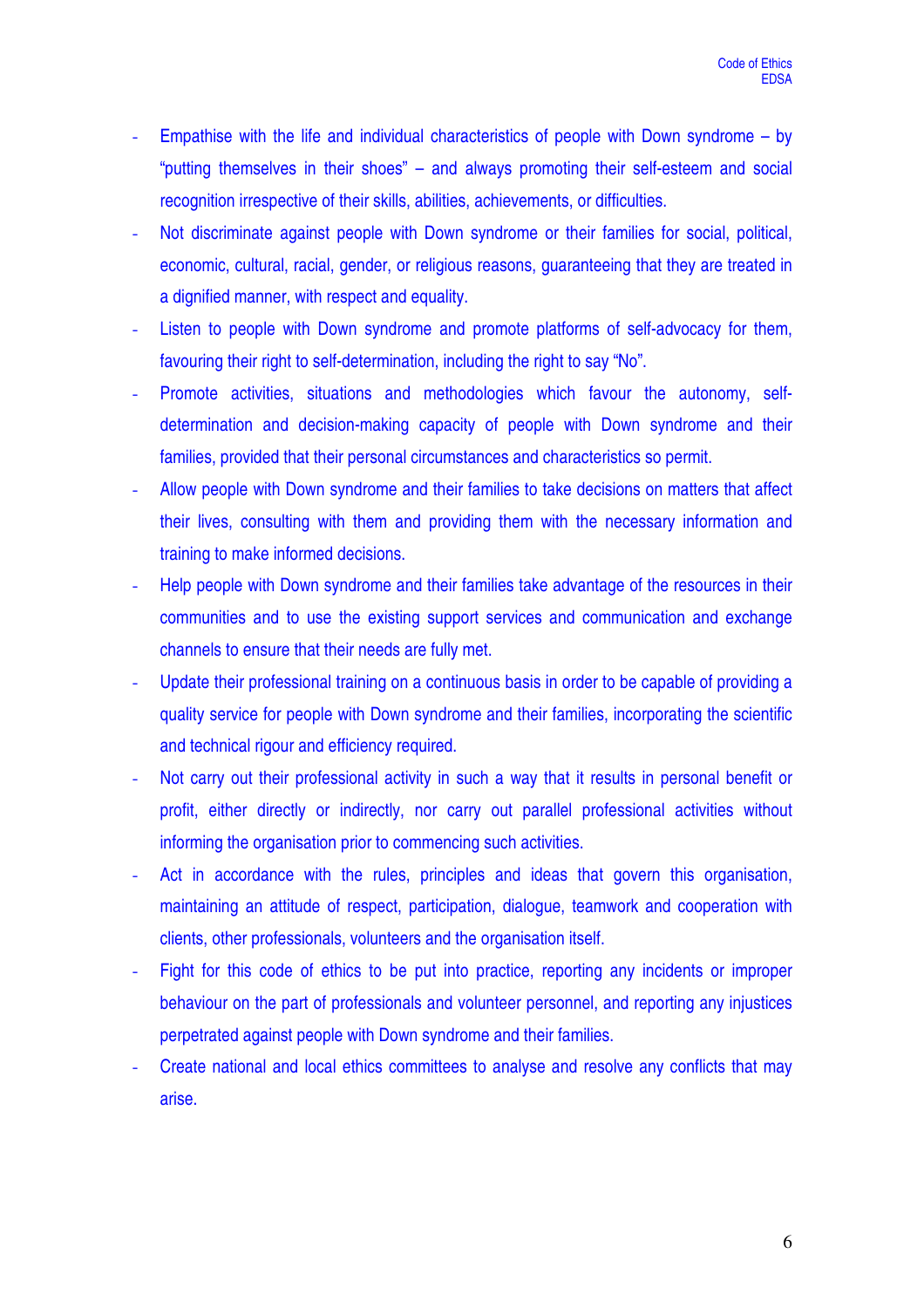## **THE FAMILIES SHOULD:**

- Promote at all times a dignified and capable image of the person with Down syndrome, as an individual with rights and duties, by means of setting an example and working to achieve as normal a life as possible.
- Prioritise first and foremost an affectionate and respectful treatment of people with Down syndrome within the family, including their right to privacy.
- Facilitate the communication and expression of the needs, interests, complaints, desires, etc, of people with Down syndrome, continually encouraging their capacity for decision-making and self-determination.
- Be aware of the key socialising and enabling role that the families play in the education of persons with Down's syndrome and in their socio-cultural integration.
- Continuously revise the educational model, checking that it is working properly and, when necessary, changing or eliminating all those attitudes, conceptions or procedures that are damaging to the complete and harmonious development of the person with Down syndrome.
- Anticipate the future of people with Down syndrome with regard to housing, economic resources, personal care and access to employment, and promoting their self-determination, autonomy and complete personal development.
- Make use of the channels of communication and expression of suggestions, criticisms, needs, complaints, condemnations and ideas, and thereby seek continuously to enhance the quality of care for people with Down syndrome.
- Use the economic, social and service resources, appropriately and honestly, so that they are always directed at satisfying the needs and requirements of people with Down syndrome.
- Act coherently with the organisation with regard to the principles, rules, procedures, attitudes, and activities, in the treatment of people with Down syndrome, thus promoting continuity and diversity in their education.
- Participate to the full in the services created to help and respond to the needs of the families, collaborating with and offering their support to other families in need.
- Offer their support and cooperation to organisations, professionals and volunteers on a continuous basis so that the role of education is truly significant, catering for all life situations of people with Down syndrome, and granting the same education principles to everyone.